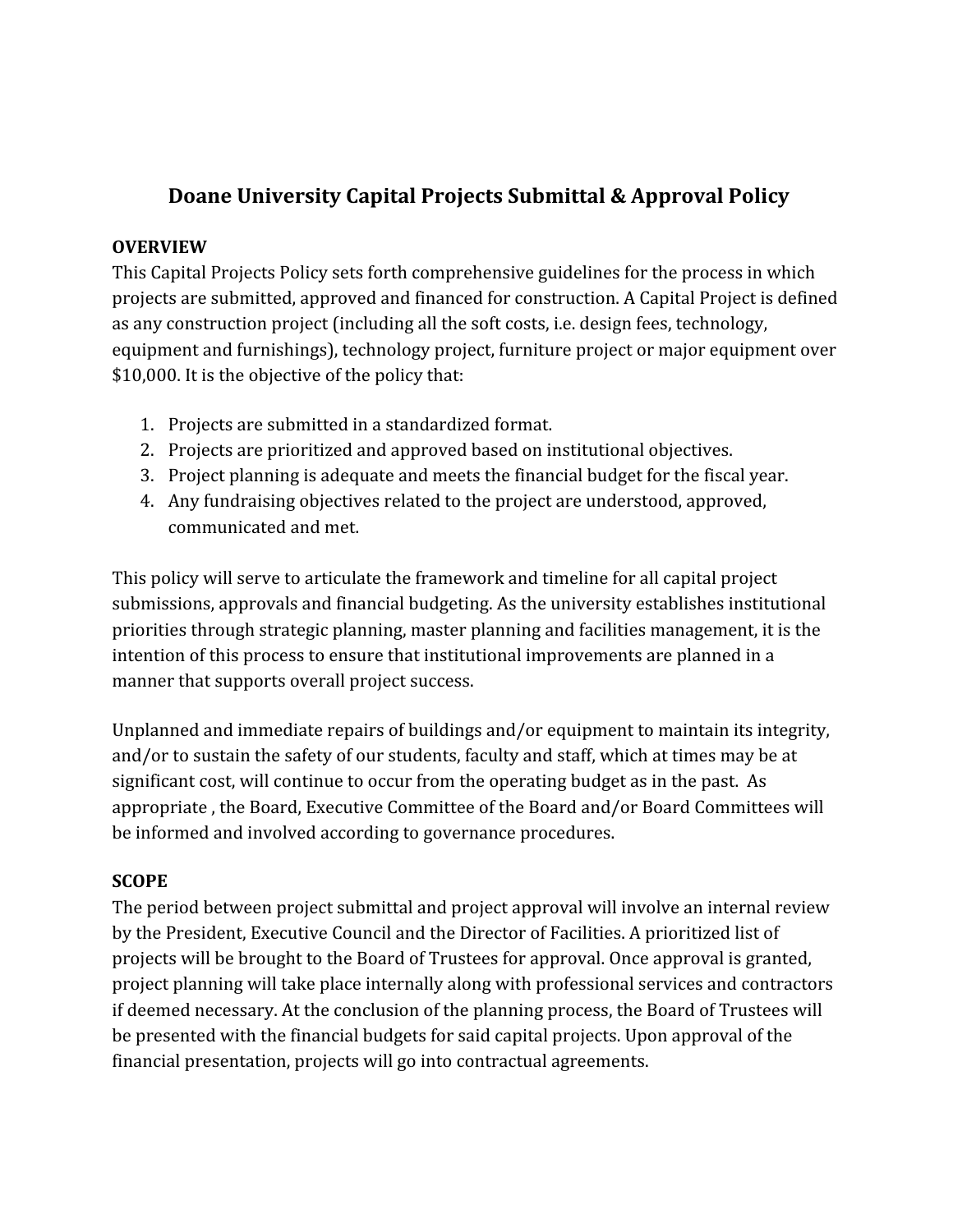#### **RESPONSIBILITY**

#### *Board of Trustees*

The Board of Trustees is responsible for approving capital projects, both in concept and financially. The Board of Trustees has ultimate decision making authority and responsibility for capital project assumption and financial obligations as it relates to the approval, planning and completion processes.

## *Buildings & Grounds Committee of the Board of Trustees*

The Buildings & Grounds Committee is responsible for the review and recommendation to the Board of Trustees the capital projects list for said fiscal year. The committee will consider and act upon recommendations from the President, Executive Council and the Director of Facilities based on the need for the project, how the project fits into the campus aesthetics and the master plan, and finally, how the project supports the overall mission and strategic plan.

## *Audit & Business Committee of the Board of Trustees*

Once the Buildings & Grounds Committee has approved the list of capital projects based on their criteria, the Audit & Business Committee is responsible for the review and recommendation to the Board of Trustees the funding sources and overall budgets for the capital projects list for said fiscal year.

## *Technology Committee of the Board of Trustees*

The Technology Committee is responsible for review and recommendation to the Board of Trustees the IT Capital Projects for said fiscal year. The Committee will consider and act upon recommendations from the President, Vice President for Information Technology and other members of the Executive Council based on the need for the project, how the project fits into the institutions' IT plan, mission and strategic plan.

## *President and Executive Council*

The President and the Executive Council will contribute to the development of recommendations to the Board regarding capital projects based on the need for the project, how the project fits into the campus aesthetics and the master plan, the budget, and finally, how the project supports the overall mission and strategic plan. The Vice President for Information Technology is responsible for the initial review and submission of IT Capital Projects.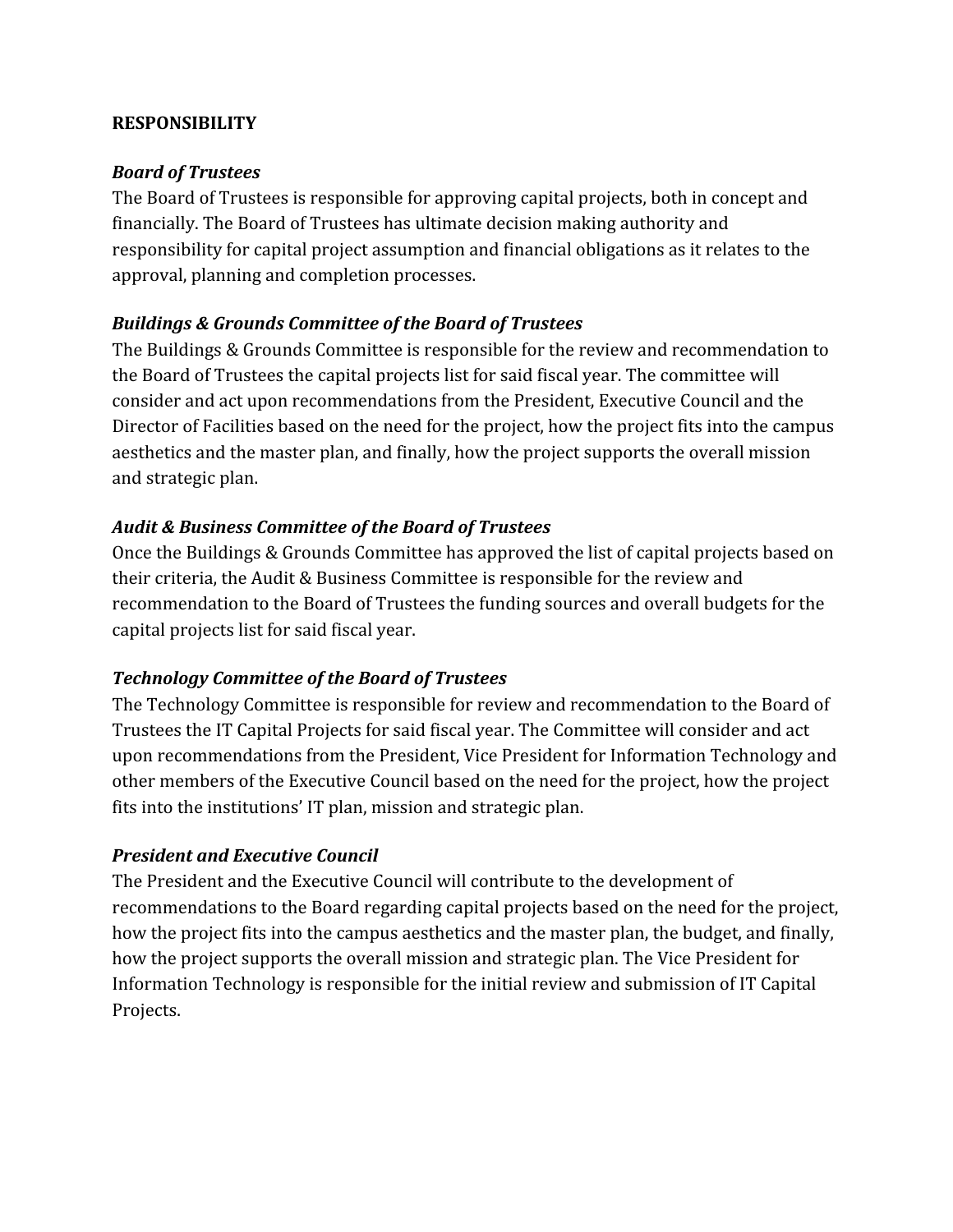## *Director of Facilities*

The Director of Facilities is responsible for the initial review of submitted capital projects. All projects will be prioritized in a collaborative effort with the President and Executive Council. The Director of Facilities will work closely with the VP of Finance to generate the list of projects to be vetted by the President, Executive Council and the Board of Trustees.

# **TIMELINE FOR CAPITAL PROJECT SUBMISSION & APPROVAL**

Consideration is given to the current strategic planning, master planning and campus improvement needs. The timeframe for adequate planning and approval is crucial to fiscal responsibility and project success. The timeline is as follows.

- 1. **June 1st** of each fiscal year will be the deadline for **Facilities & Technology** capital project submittals.
- 2. **May-October** projects will be reviewed and prioritized by the Director of Facilities in consultation from the President and Cabinet.
- 3. **October Board Meeting** capital projects will be presented to the Buildings & Grounds Committee and the Board of Trustees for approval without developed budgets (approval of the capital project in concept only).
- 4. **October-February** capital project planning takes place and budgets are established.
- 5. **February Board Meeting** financial budgets for approved capital projects are submitted to the Building & Grounds Committee and the Audit & Business Committee with recommendations to the Board of Trustees for final approval. Once approved by the Board, projects are awarded and contractual agreements made.
- 6. An update of actual costs to budget for capital projects happens at each Board meeting as applicable.

# **CAPITAL PROJECT SUBMISSION & APPROVAL**

- Only projects that further the mission and strategic goals of the University, either directly or indirectly, will be considered.
- Capital project submittals will need department head and/or VP approval.
- All project submittals will be in electronic format.
- A \$10,000 threshold will be in place for all capital projects. Any projects under this amount will be considered for the annual operating budget.
- Capital project prioritization will be structured to meet institutional objectives and needs.
- $\bullet$  Budgets for the project are based on a fiscal year ending June 30th of each year.